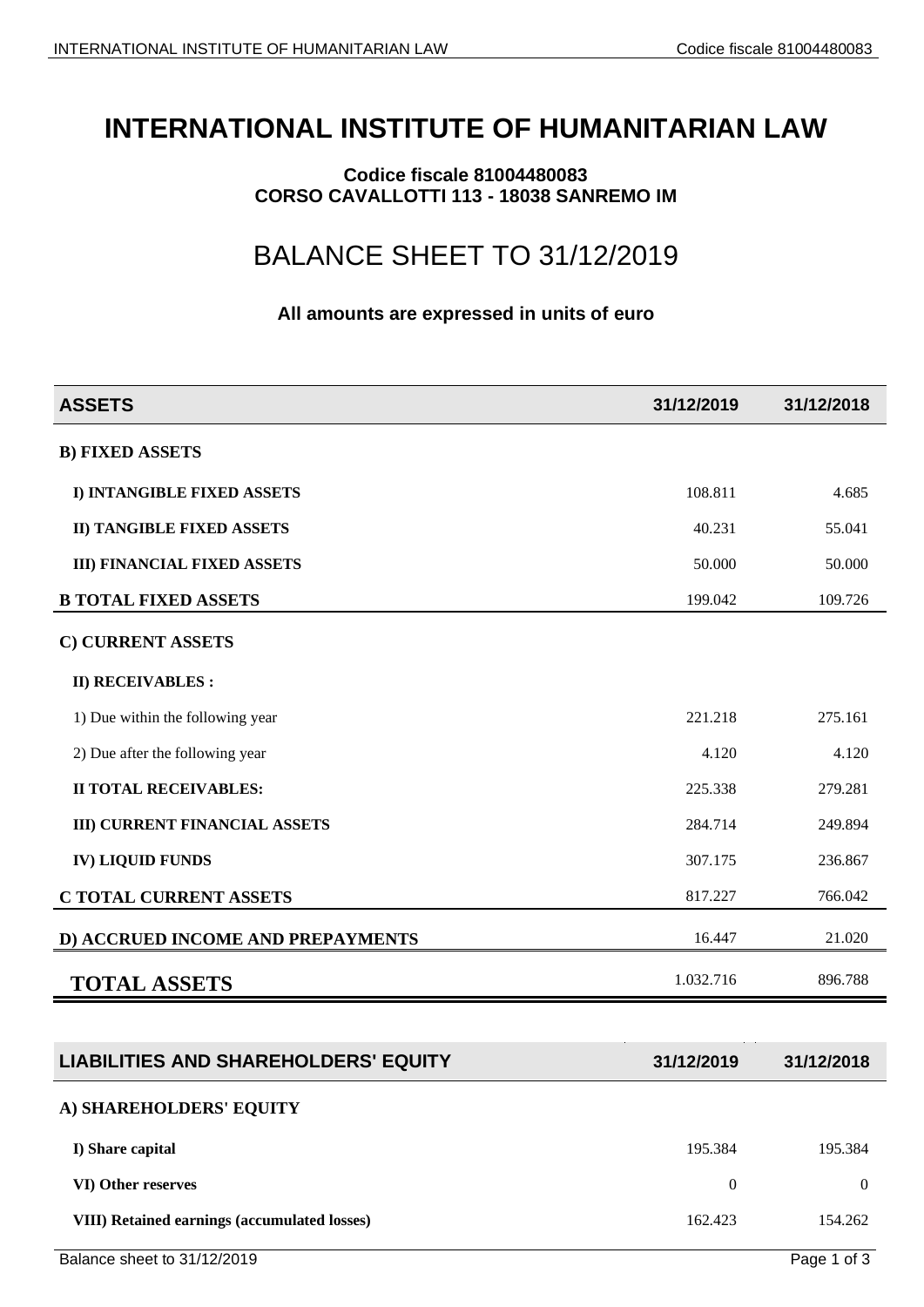| INTERNATIONAL INSTITUTE OF HUMANITARIAN LAW                     | Codice fiscale 81004480083 |                  |
|-----------------------------------------------------------------|----------------------------|------------------|
| IX) Net profit (loss) for the year                              | 10.807                     | 8.161            |
| A TOTAL SHAREHOLDERS' EQUITY                                    | 368.614                    | 357.807          |
| B) RESERVES FOR CONTINGENCIES AND OTHER CHARGES                 | $\boldsymbol{0}$           | $\boldsymbol{0}$ |
| C) TOTAL RESERVE FOR SEVERANCE INDEMNITIES (TFR)                | 264.639                    | 246.773          |
| <b>D) PAYABLES</b>                                              |                            |                  |
| 1) Due within the following year                                | 200.529                    | 136.938          |
| <b>D TOTAL PAYABLES</b>                                         | 200.529                    | 136.938          |
| E) ACCRUED LIABILITIES AND DEFERRED INCOME                      | 198.934                    | 155.270          |
| <b>TOTAL LIABILITIES AND SHAREHOLDERS' EQUITY</b>               | 1.032.716                  | 896.788          |
|                                                                 |                            |                  |
| <b>ABBREVIATED INCOME STATEMENT</b>                             | 31/12/2019                 | 31/12/2018       |
| A) VALUE OF PRODUCTION                                          |                            |                  |
| 1) Revenues from sales and services                             | 2.222.276                  | 2.196.891        |
| 5) Other income and revenues                                    |                            |                  |
| b) Other income and revenues                                    | 17.648                     | 5.240            |
| <b>5 TOTAL Other income and revenues</b>                        | 17.648                     | 5.240            |
| A TOTAL VALUE OF PRODUCTION                                     | 2.239.924                  | 2.202.131        |
| <b>B) COST OF PRODUCTION</b>                                    |                            |                  |
| 6) Raw, ancillary and consumable materials and goods for resale | 6.709                      | 6.145            |
| 7) Services                                                     | 1.703.648                  | 1.608.227        |
| 8) Use of third party assets                                    | $\boldsymbol{0}$           | $\mathbf{0}$     |
| 9) Payroll and related costs:                                   |                            |                  |
| a) wages and salaries                                           | 323.230                    | 334.921          |
| b) related salaries                                             | 93.164                     | 94.999           |
| $c)$ severance                                                  | 24.641                     | 26.822           |
| e) other costs                                                  | 1.200                      | 29.958           |
| 9 TOTAL Payroll and related costs:                              | 442.235                    | 486.700          |
| 10) Amortisation, depreciation and writedowns:                  |                            |                  |
| a) amortisation of intangible fixed assets                      | 13.994                     | 7.547            |
| b) depreciation of tangible fixed assets                        | 18.073                     | 16.232           |
|                                                                 |                            |                  |